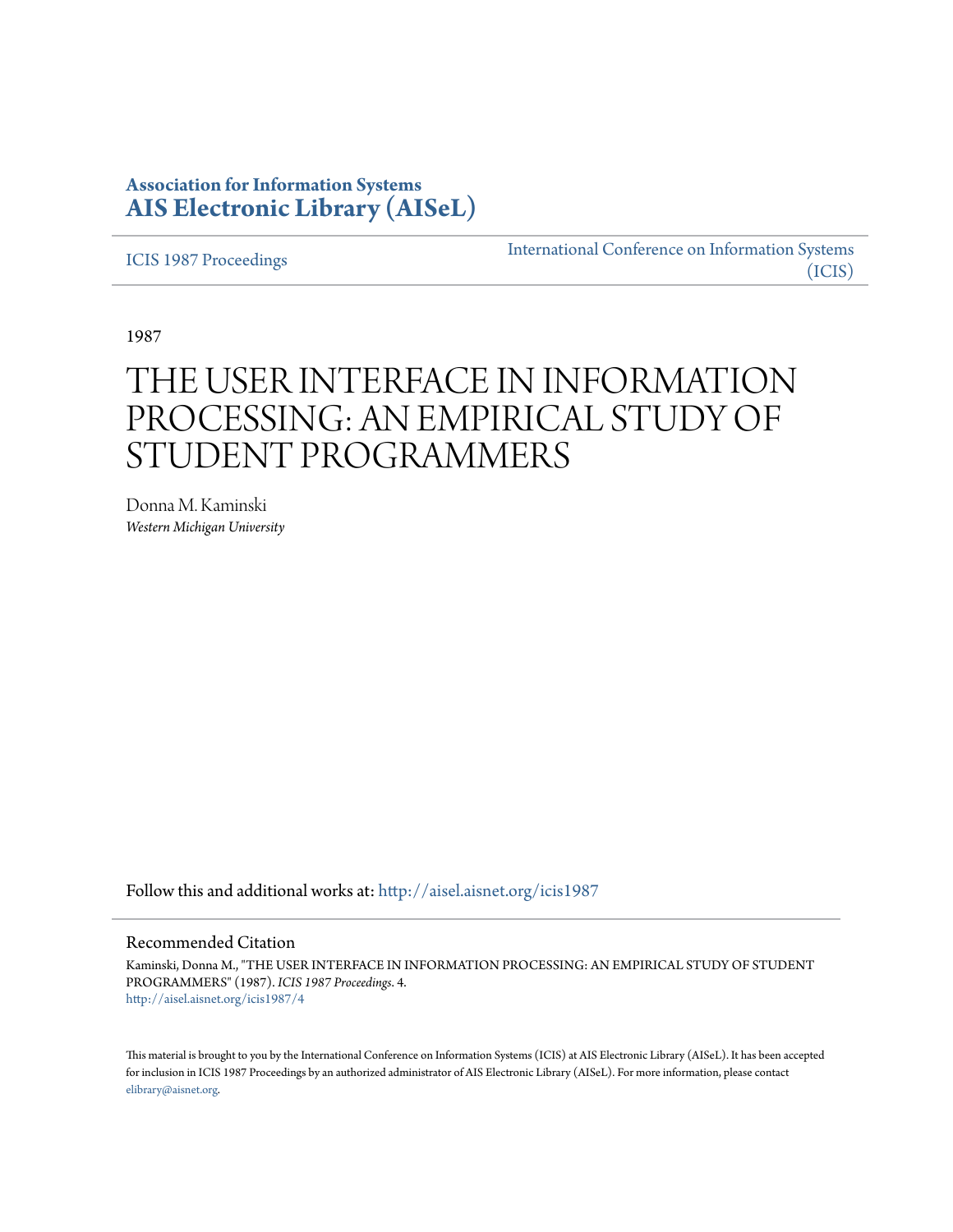### THE USER INTERFACE IN INFORMATION PROCESSING: AN EMPIRICAL STUDY OF STUDENT PROGRAMMERS

Donna M. Kaminski Computer Science Department Western Michigan University

## ABSTRACT

The importance of human factors considerations is clearly recognized in the computing field today. However, there has been relatively little attention given to such issues in information systems and computer science curricula. This study examined the user interfaces designed by student COBOL programmers for an online, information processing application. A variety of problems were found in the visual displays and interaction designs suggesting a need for greater explicit consideration of this area in programming and software design training. A variety of suggestions are made as to ways of incorporating this issue into the curriculum.

The notion of "user friendliness" in computing has also the cost of human "suffering" -- the frustra-<br>become quite popular during the last decade, tion of repeated mistakes, the anxiety from particularly with the advent of widespread micro- seemingly erratic behavior of the system, the computer usage, the inftux of vast numbers of pressure and fatigue from trying to understand casual and non-technical users, the increasing system responses and keeping track of mentally number of online processing applications, and the difficult processes. And probably even worse is rapidly expanding volume of information being the cost from relatively limited use of computers stored on computers today. Hardware design, the because of previous negative experiences (Ledgard, software's user interface and documentation have all increasingly begun to reflect this greater awareness of the importance of considering human factors in computing, i.e., concern for users' needs, desires, However, in spite of the growing awareness of the abilities, tendencies and shortcomings, tailoring the importance of the user interface, relatively little computer system to the user rather than vice versa. direct attention has been given to this topic in

for this effort; "the human-computer interface can not specifically include this topic (ACM 1979). performance speed, error rates and user satisfac- software engineering textbooks, one would assume tion" (Shneiderman 1987, p. v). Problems which that user interface design issues do not receive users encounter on the interface, such as "cumber- much direct attention in such courses. (Exceptions some data entry procedures, obscure messages, do exist, e.g., Kacmar 1984; Marca 1984. Likewise, intolerant error handling, inconsistent procedures, the relatively new approach to software development confusing sequences of cluttered screens" can all of prototyping [e.g., Boar 1984] gives much greater significantly reduce productivity (Morland 1983, p. prominence to the user interface than the tradition-484). But direct costs such as wasted human and al approach did.) Computer science educational computer time are not the only costs of poor human programs perhaps see this topic as relatively less engineering. Other more hidden costs can be even important and beyond the scope and time of their more expensive. There are extensive indirect costs coursework. Or perhaps it is assumed that such as, for example, the time spent in trying to abilities come "naturally" with experience. What understand manuals, errors, system vocabulary, kind of user interfaces would experienced programcommand abbreviations and system formats or the ming students develop if asked to design user costs of printing excessive documentation. There is friendly, interactive programs? costs of printing excessive documentation. There is

tion of repeated mistakes, the anxiety from because of previous negative experiences (Ledgard, Singer and Whiteside 1981).

most undergraduate computer science and information systems curricula. For example, the recom-Indeed, research has shown that there is a payoff mended standard computer science curriculum does<br>for this effort; "the human-computer interface can not specifically include this topic (ACM 1979). Judging from its absence in most programming and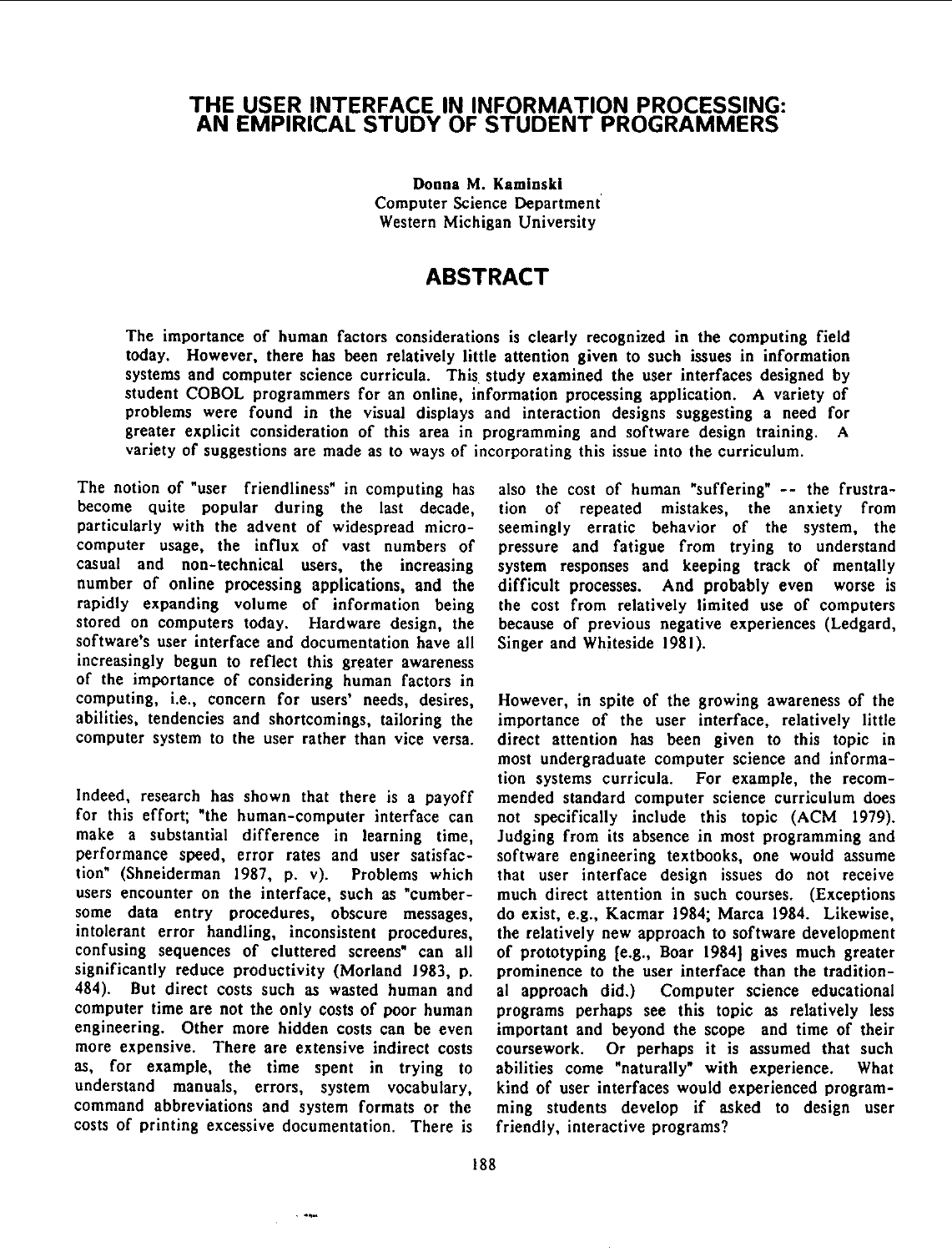This study looked at <sup>a</sup> sample of programs from on user interface. Coombs and Alty (1981), Monk intermediate-level computer science students' pro- (1985) and Moran (1981) all provide collections of designed. They were asked to write user friendly, interactive programs allowing users to easily access Some of the common complaints users have with and update specified information on a random access regard to the interface include: incomprehensible file. The interest here was to investigate and terminology, no warning by the system of potenidentify what visual display and communications tially dangerous actions, hard to remember language design decisions student programmers at this level forms, non-uniform abbreviations, cryptic messages, would spontaneously use without explicit instruc-<br>tions on interface ideals and guidelines. Were they useful tasks still manual rather than automated able to take the role of user and imagine what a (Ledgard, Singer and Whiteside 1981). user might need, want and like? By analyzing particular types of choices, problems and/or less Moriand (1983) provides guidelines for terminal desireable features which they chose to use, specific interface design which address some of these issues. user interface design issues could be identified to The objective is to reduce the frequency and conseserve as <sup>a</sup> basis for further discussion and study. quences of user errors by keeping things simple. The specific aspects of their designs examined here For example, for data input, use screens correlated include the reasonableness of command option with input forms, common cultural conventions (e.g., indicators, the clarity and consistency of error for dates), chunking (e.g., social security number), messages, the completeness, intelligibility and and mnemonic structures. For screen design, conciseness of instructions, the efficiency of error simplify the screen, eliminate unnecessary social conciseness of instructions, the efficiency of error simplify the screen, eliminate unnecessary social and the clarity and easy readability of the visual standardize and structure things. For error

Alternatively, students could have been given prior ately where users must fix them. instruction or readings on human-computer interaction guidelines as <sup>a</sup> method of learning about user Dehning, Essig and Maass (1981) review research in interface issues. However, the interest in this this area and summarize some basic interface design<br>study was in examining the design decisions these principles: simplify, standardize, be consistent, use programmers used without specific human factors common human communication patterns, keep system training, which no doubt reflects the more typical behavior transparent and protect against human<br>case in programmer development. and programmer development.

The analysis was descriptive rather than inferential likely to be goal directed (as a coping strategy based on a field study model rather than an against the barrage of new information) and may based on a field study model rather than an against the barrage of new information) and may experimental design. The interest here was on tend to skip reading all but "essential" material identifying and describing the types of problems, (Hammond and Barnard 1985). assumptions, and practices used in order to serve as <sup>a</sup> basis for further discussion and work. This then Ledgard, Singer and Whiteside (1981) highlight factors to be used experimentally in subsequent attributes of a good user interface: an organized, tests with these programmers serving as users of visually appealing physical display that is concise tests with these programmers serving as users of visually appealing physical display that is concise<br>the interfaces.

Several recent books provide extensive guidelines language using correct grammar, short keywords, for software designers in developing the user single letter abbreviations; and several possible skill interface (Shneiderman 1980, 1987; Rubinstein and levels of interaction.

THE STUDY Hersh 1984; Bolt 1984). Shneiderman's (1987) text in particular does an excellent survey of research articles on user psychology and the user interface.

> terminology, no warning by the system of potenuseful tasks still manual rather than automated

> amenities (e.g., "please"), use native language, and handling, prevent them if possible, correct or tolerate where possible, and report them immedi-

> principles: simplify, standardize, be consistent, use nature (e.g., forgetfulness and common mistakes). Designers should also keep in mind that users are tend to skip reading all but "essential" material

aspects of their Assistant package which suggest and easily referenced (e.g., keywords in the margin); consistent behavioral rules with deductive capabilities and natural defaults; status information and RELATED LITERATURE positive reinforcement with no ambiguities; security checking (e.g., for defaults); exploitation of natural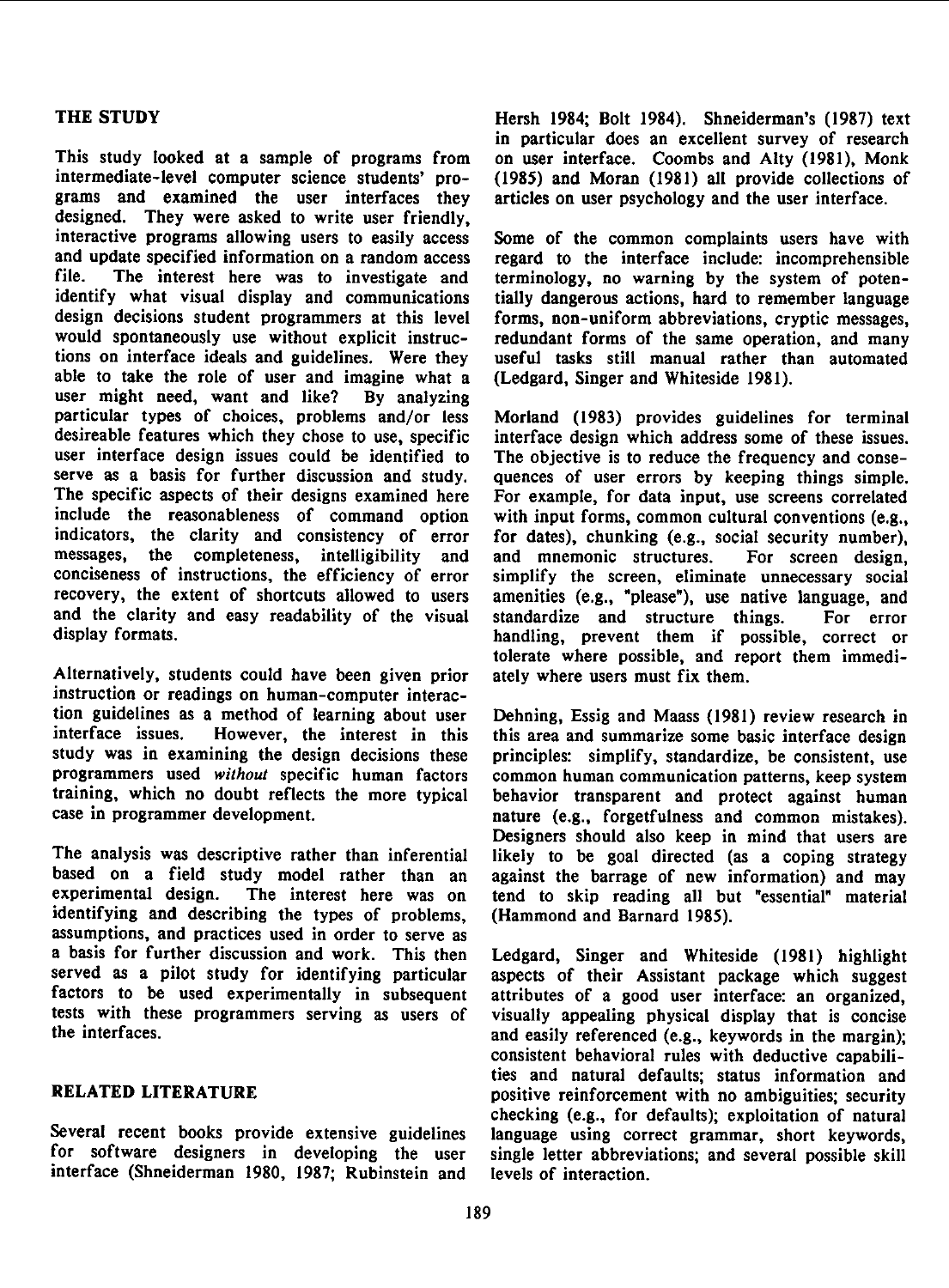guidelines -- generative user-engineering principles half additional computer classes as well as an<br>-- rather than a specific list of rules (e.g., Smith average of one concurrent computer class (all -- rather than a specific list of rules (e.g., Smith average of one concurrent computer class (all 1982; Paxton 1984; and those above) since many requiring considerable programming). A typical 1982; Paxton 1984; and those above) since many requiring considerable programming). <sup>A</sup> typical rules are derived from very small experiments and subject had probably written a minimum cannot necessarily be generalized. For example, programs prior to this assigned task. cannot necessarily be generalized. For example, some generative principles include: conceal extraneous information from the user, "what you see There were 64 usable programs, i.e., those submitted is what you get," and be able to "run it with your eyes shut." In further support of the need for sample was skewed towards the "better" students application-based decisions for interface design, since programs for those not completing the course, Hauptmann and Green (1983) found no significant missing this final assignment, or not following Hauptmann and Green (1983) found no significant differences among menu, command and natural directions were not included in the study. language interfaces in terms of user satisfaction or Two-thirds reported grade point averages of 3.0 or task performance time. better, both overall and in their computer courses.

User psychology is also important to consider. These intermediate-level computer students were Hammond and Barnard (1985) have done a variety of selected because they were advanced enough to have empirical field studies of dialogue design from which had a fair amount and variety of programming expe-<br>they have developed a theoretical model of user rience by this time. This course also provides an knowledge, including knowledge of the domain, appropriate place in which to incorporate discussion system operations, interface dialogue, the physical interface and the problem itself. The designer ment) since programming per se need not be taught should then specifically use the user's conceptual but, rather, <sup>a</sup> new third language. model in developing the interaction dialogue (Jagodzinski 1983; Gaines 1981). The system should be thought of as a communication network with THE TASK information flowing among users, programmer, designer and machine (Oberquelle, Kupta and Maass The assigned task was to write an interactive, user 1983). friendly program which would allow a user to query,

computer, they are likely to attribute it to something they did wrong -- a threat to their self- as to the types of functions needed and the neces-<br>esteem -- unlike designers (computer specialists), sity of handling possibly invalid requests. The only esteem -- unlike designers (computer specialists), sity of handling possibly invalid requests. The only who probably view such things as external problems, guidance given on the actual interaction style was as fixable bugs (Thimbleby 1985). Commercial users the suggestion that a menu be used and the need to also are likely to want to view the computer as a provide reassurance to the user that their requested also are likely to want to view the computer as a tool to help them accomplish their task: as a function had been carried out. There was no means not an end (Eason and Damodaran 1981). specific discussion as to what "user friendly" meant.<br>The interface should thus accommodate the user's Rather, an attempt was made to elicit students' The interface should thus accommodate the user's task and expectations as nearly as possible and keep "natural," unguided design of the visual display and any overhead time and effort for learning to <sup>a</sup> dialogue. minimum.

The programs examined in this study were written processing logic of the problem was kept quite near the end of the course by all students enrolled straightforward in order to encourage greater effort near the end of the course by all students enrolled in the Computer Science Department's COBOL on the visual display and computer-user communicacourse during one semester. This was a required tion design aspects. The interface requirements were course for all computer science majors, so this also kept rather straightforward in order to observe sample should be fairly representative. All had how students would handled these simple design previously completed at least two prerequisite issues.

Thimbleby (1985) suggests a more general set of programming courses plus an average of three and <sup>a</sup>

selected because they were advanced enough to have rience by this time. This course also provides an

insert, delete, correct, update and print out When users encounter problems in dealing with the specified information from a random access VSAM computer, they are likely to attribute it to some- inventory file. General instructions were provided guidance given on the actual interaction style was the suggestion that a menu be used and the need to

The compiler/system used did not easily allow THE SAMPLE SAMPLE students full-screen addressing capabilities as such; rather, a linear format was used. The actual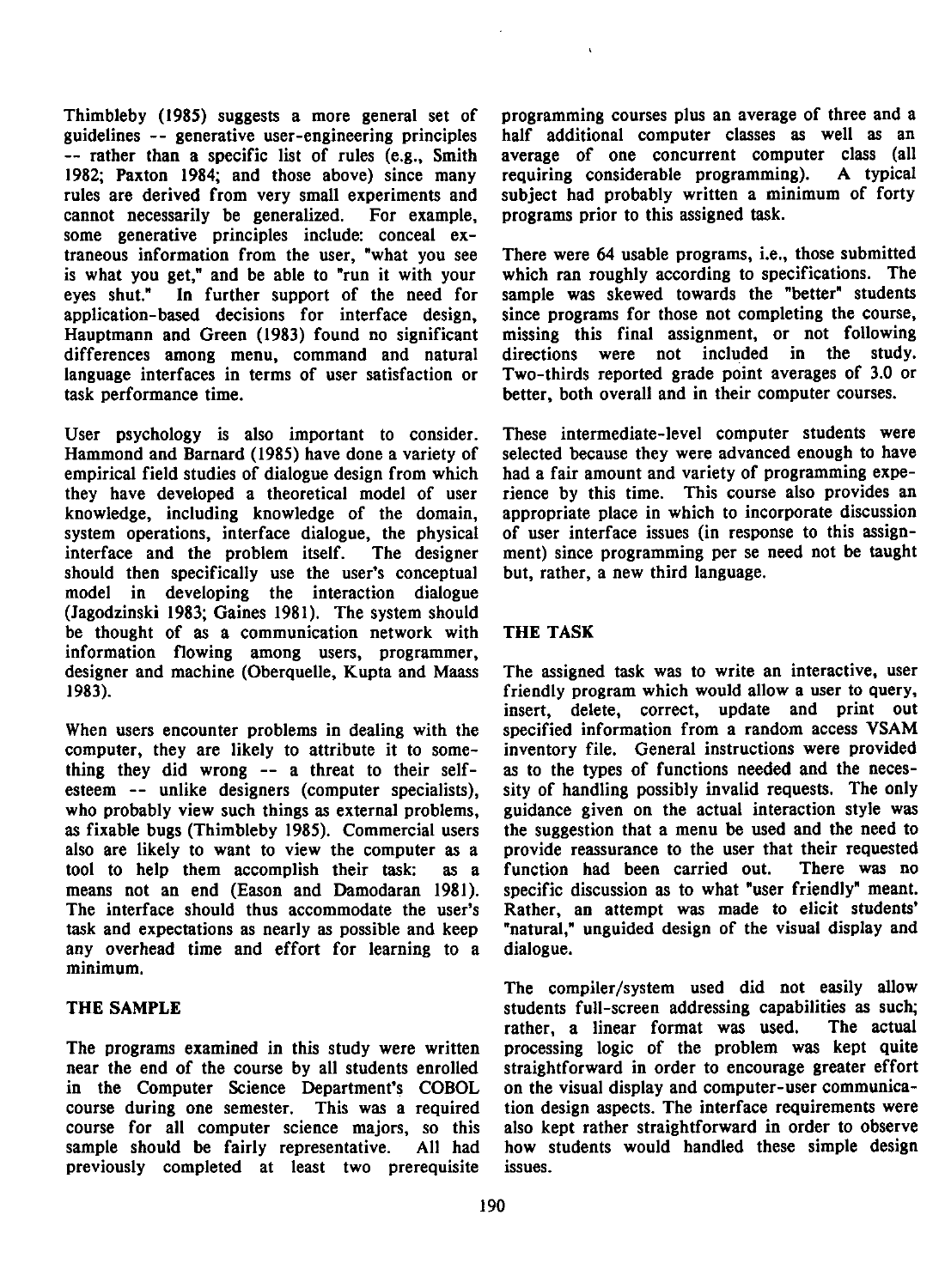Students ran their programs themselves using to be friendly, the user instructions often tended to instructor test cases. Being "perfect users," there be quite long and tedious rather than short and to were thus no data entry errors, no misunderstand- the point. This would be especially annoying to a ings of the appropriate responses, etc. -- certainly user in conjunction with a menu (and introductory an unrealistic situation. The test data provided a instructions) automatically repeated every time they check of both valid and invalid request routines for needed to select <sup>a</sup> function. Surprisingly, some of each function. However, no additional "bad data" the menus (13%) even had obvious spelling and/or was included in the test cases, thus relieving the grammatical errors. On more than one-quarter of necessity of extensive editing in the program.

In evaluating the user friendliness of a software ably in clearly presenting the options to the user. system, some characteristics are not necessarily innately good or bad. Rather, the particular user Regarding option indicators, one-third of the menus and his or her level of expertise, frequency of use, required the user to type in either the function and so on, must be taken into account. For name itself or its first letter(s); two-thirds used example, should a menu repeatedly be provided indicators unrelated to the function names. One every time the user is required to enter a function, might imagine that programmers would not require or should it be provided only when the user users to repeatedly type in entire function names, requests it? Other measures, however, can be since the interface was menu-based rather than requests it? Other measures, however, can be since the interface was menu-based rather than ranked on a more/less easy-to-use continuum. For command-driven, but a number did. (And even in example, when requested, is the user's range of their own command-driven environment, most of function choices clearly specified with easy to these students themselves use abbreviations when remember, easy to enter option indicators? Both running system software). Over one-half used<br>types of issues were examined here. The numbers for indicators, though it is difficult to say

As suggested, all programs in the sample provided merely for programming ease (e.g., a "go to/depend-<br>the user with an initial menu of function choices. ing on" statement). Eight percent actually provided Most also provided initial instructions as well. letters completely unrelated to function names. Most dialogues (92%) automatically repeated the entire menu each time <sup>a</sup> new function was being The programs generally printed out fairly underrequested. The others allowed the user the choice standable error messages on invalid conditions. of either entering a function selection indicator However, one-half of the programs used no consisimmediately (from memory) or else requesting to tent pattern for error messages; for example, view the menu again. It was surprising that more sometimes using the word "invalid," sometimes view the menu again. It was surprising that more sometimes using the word "invalid," sometimes students did not choose the more streamlined "error." sometimes "not." Less than one-half used "expert" approach (i.e., providing help initially and some type of "attention-getter" on error messages then only again when requested), particularly given such as a series of  $\circ$ 's or beginning the message the simplicity of the program and their own with a consistent key word such as "Invalid: The experience with software. (This ties in with the rest embedded the word "not" or "no" within the suggestion by Ledgard, Singer and Whiteside (1981) message making it appear, on a glance, to be very and Morland (1985) of allowing a terse and a long similar to their reassurances on valid requests. and Morland (1985) of allowing a terse and a long similar to their reassurances on valid requests.<br>mode of interaction). However, they perhaps Users would have to read the entire message to mode of interaction). However, they perhaps Users would have to read the entire message to interpreted "user friendly" as meaning geared to an determine whether their insertion or deletion had audience of very naive beginning users. Or instead, been done or whether an error had occurred. two more likely explanations: it was easier to program with duplicate processing each time A surprising two-thirds of the programs did not through, or else they hadn't thought about treating initially check the key for validity before continu-<br>the function menu as optional.<br>ing to ask the user to supply the rest of the

Over one-half of the menus and introductory invalid insertion, the user had to type in all the instructions, though usable, were not highly necessary information to build a new record, only instructions, though usable, were not highly necessary information to build a new record, only<br>readable, nor easy to quickly follow. In an attempt finding afterwards that the insertion could not be

instructions) automatically repeated every time they the menus the actual options and their indicators were not easy to pick out. Indentation, column THE RESULTS lists, spacing, alignment, extra blank lines and/or special visual markers would have helped consider-

> command-driven, but a number did. (And even in numbers for indicators, though it is difficult to say whether this was specifically a design decision or ing on" statement). Eight percent actually provided

> "error," sometimes "not." Less than one-half used such as a series of  $\dot{\cdot}$ 's or beginning the message determine whether their insertion or deletion had

> ing to ask the user to supply the rest of the information on that request. For example, on an finding afterwards that the insertion could not be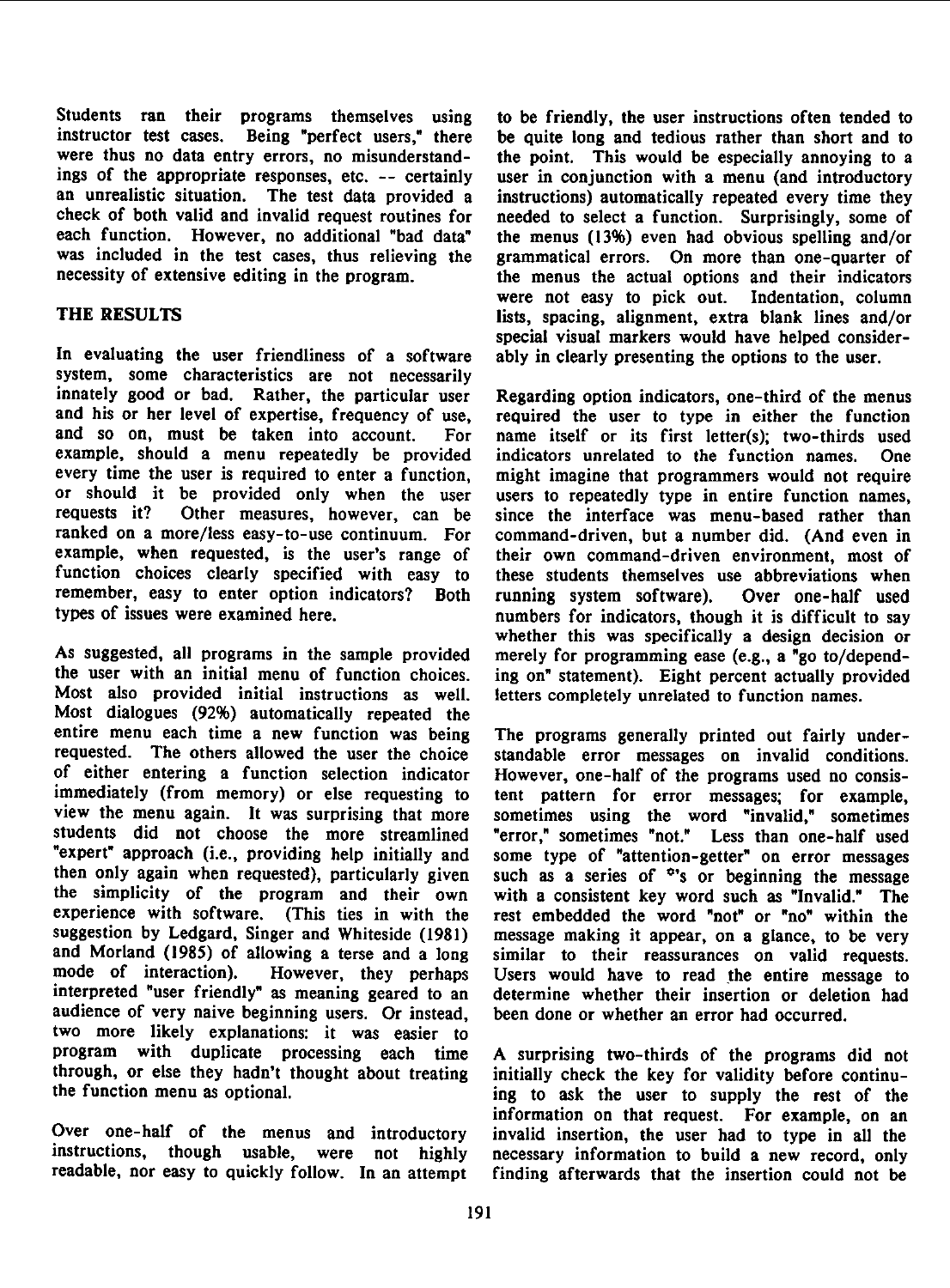done because of an initial invalid ID key. Obvious-<br>ly little thought had been given to saving the user their "friendliness": e.g., documentation, system ly little thought had been given to saving the user their "friendliness": time and frustration on this point. As is often the software and actual application program structures case at this level, invalid/error situation handling themselves. How understandable, concise, thorough, receives little thought and testing. The subsequence organized, easy to use and visually appealing are

Most programs gave reasonable responses to the interfaces. user after carrying out <sup>a</sup> function. A number of minor improvements could have been made, however. The programs evaluated in this study produced<br>One-sixth did not label the fields printed out in usable dialogues, particularly given the inherent One-sixth did not label the fields printed out in response to the user's request for information. simple nature of the task. Most flaws were not When items were added or subtracted from the major. But taken all together they suggest a number in stock in the file, only one-half the general failure to step back and actually consider programs informed the user of the original and/or the user's point of view. new totals in their reassurance message. While not factors literature concerns issues which help make necessarily required, this feature would not have software easier and faster to learn and to use, cost much in terms of either programmer or screen making for a smoother, less frustrating user cost much in terms of either programmer or screen making for a smoother, less frustrating user display time, and yet it may have been of value to experience. Many of these are seemingly small display time, and yet it may have been of value to experience. Many of these are seemingly small users. Less than one-half the programs consistently factors, yet together they contribute to the overall users. Less than one-half the programs consistently worded reassurance messages reflecting the menu friendliness of <sup>a</sup> system. function terms (e.g., "removed" versus "deleted" versus "discontinued"). These are minor problems, It appeared that many of the programmers in the but do suggest that more thought could have been study spent minimal time considering the user view. devoted to considering the user's point of view One might surmise from this that they were during design. **focusing** on the program's functioning and saw the

Regarding overall screen layout, even though <sup>a</sup> of the interface was perhaps more as <sup>a</sup> mechanism linear rather than screen format was necessary, for testing their program rather than vice versa further consideration could have been given to the with the program as a mechanism for providing for general visual appearance of the screen for both human-computer interaction. general visual appearance of the screen for both requesting and presenting information to the user. One-quarter used no blank lines at all for visual It is difficult to say whether this is reflective of separation and one-half used no indentation to the general population of programmers or merely of highlight things. Only 15% made good use of intermediate-level student programmers. As indentation and special characters as visual markers students, they know their programs will not be run indentation and special characters as visual markers students, they know their programs will not be run<br>to indicate error conditions, set off the menu or by real users. There is thus less motivation to to indicate error conditions, set off the menu or by real users. point out that information was needed from the spend time working on the interface aspects. user. However, past observations of student-written

It might be assumed that designing <sup>a</sup> computer-user course are actually intended for use by the general interface for an interactive system is <sup>a</sup> skill that university computing community. should come naturally to people. After all, it is quite similar to what people practice everyday: Can computer and information science education interacting with others, explaining things, requesting programs do anything to address this problem? information and following directions. Programmers There is one group of users that computer education in particular are accustomed to explaining in detail, has shown <sup>a</sup> good deal of concern for and whose using very specific rules, the step-by-step instruc-<br>tions telling a computer what to do. Also, programmers themselves, especially maintenance programmers themselves are heavy software users programmers. Students in programming and who have no doubt developed ideas about what they software development courses receive specific like and don't like about using certain packages and instruction on issues such as programming style, system programs. However, consider how well other structured programs, top-down design, modularity,

these? Traditionally they are no better than user

general failure to step back and actually consider<br>the user's point of view. Much of the human

interface task as more peripheral. Their actual use

systems from the graduate-level software systems DISCUSSION development course show that their user interfaces are often little better; many projects from that

Also, programmers themselves, especially maintenance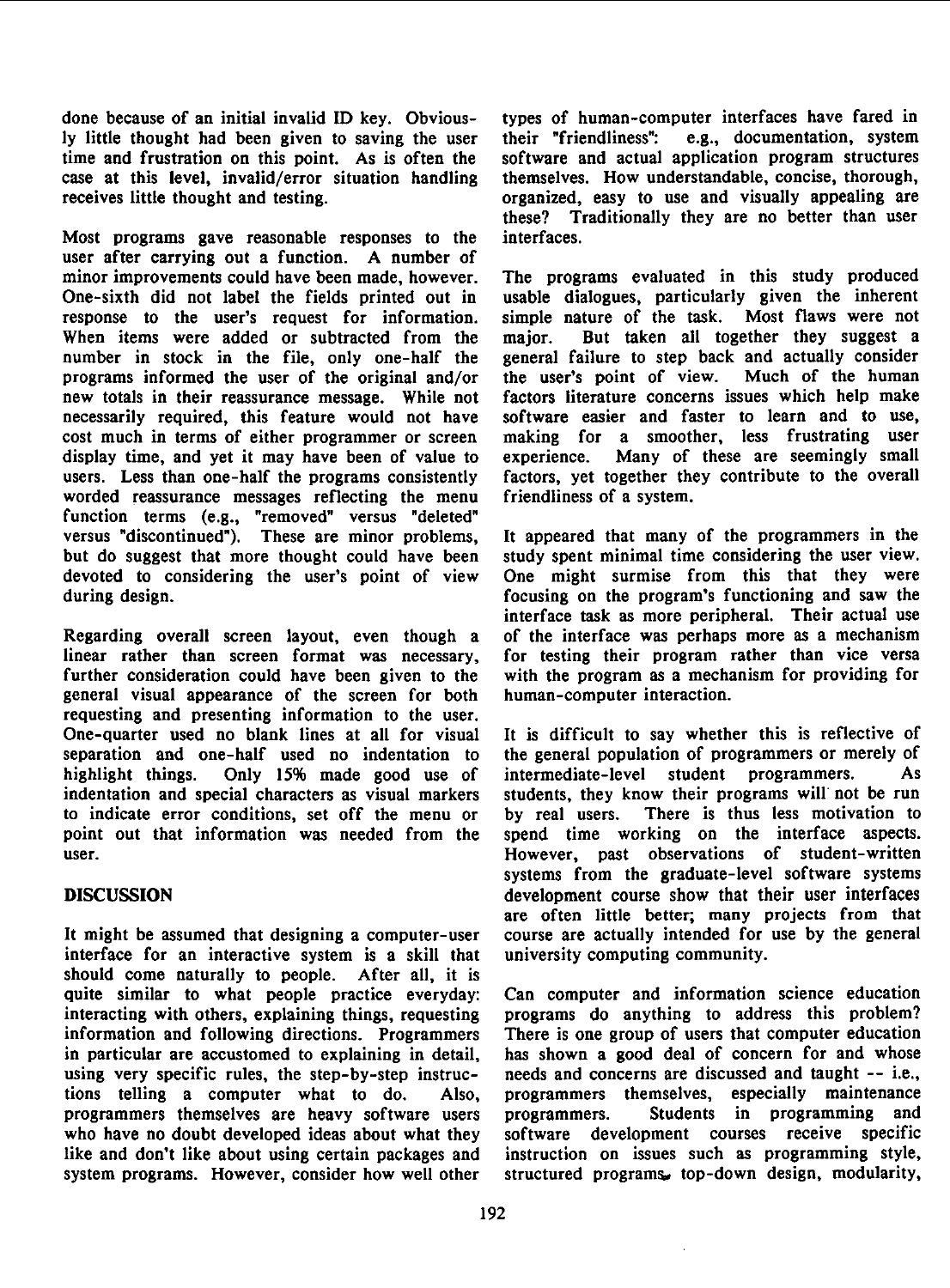good variable naming, and internal documentation. REFERENCES They are expected to incorporate these concepts into all of their programs and projects. All of ACM Curriculum Committee on Computer Science. these make for more user friendly programs -- more "Curriculum '78: Recommendations for the Underreadable, understandable, and modifiable programs graduate Program in Computer Science." Com-<br>which are easier to write, test, debug and change. munications of the ACM, Vol. 22, No. 3, March

Human factors issues should be incorporated into programmer education. They need not be a central Boar, B. H. Application Prototyping: a Requirement concern in a programming class, where the language Definition Strategy for the 80's. Wiley, New York, itself, programming skills and ideas of main- 1984. tainability deserve major attention. However, it can be a thread which runs through many courses. Bolt, R. A. The Human Interface: Where People and When interactive program assignments are given, Computers Meet. Lifetime Learning Publications, some discussion of various alternative approaches New York, 1984. some discussion of various alternative approaches might be discussed. It is very useful to have It is very useful to have students run, demonstrate and comment on other Coombs, M. J., and Alty, J. L. Computing Skills and students' programs from the class. The experience the User Interface. Academic Press, London, 1981. has been very educational for both the author and the "critic." Outside readings might be given which Dehning, W.; Essig, H.; and Maass, S. The Adapta-<br>discuss human factors issues relevant to a particular *tion of Virtual Man-Computer Interfaces to User* assignment. Students could be asked to critique and Requirements in Dialogs. Springer-Verlag, New suggest improvements for existent systems software York, 1981. and utilities which they regularly use. They might select the best and the worst they have used and Eason, K. D., and Damodaran, L. "The Needs of the elaborate on why they like/dislike it. Students Commercial User." In M. J. Coombs and J. L. Alty might be asked to explicitly compare several (eds.), Computing Skills and the User Interface, different computers they've worked on noting Academic Press, London, 1981, pp. 115-139. differences with respect to ease of use, documentation readability, helpfulness, clarity of error Gaines, B. R. "The Technology of Interaction--<br>messages, forgiveness of compilers, etc. These Dialogue Programming Rules." International Journal kinds of activities would go a long way towards of Man-Machine Studies, Vol. 14, 1981, pp. 133-150. making students more conscious and reflective on the user point of view; after all. they themselves Hammond, N., and Barnard, P. "Dialogue Design: are users. Yet considerable amounts of class time Characteristics of User Knowledge." In A. Monk need not be spent on any of these topics. Ideas (ed.), Fundamentals of Human-Computer Interaction. related to human factors should be specifically Academic Press, London, 1985, pp. 127-163. incorporated into software development courses, particularly by introducing such issues into more Hauptmann, A. G., and Green, B. Bert F. "A systems design and software engineering texts. Comparison of Command, Menu-Selection, and

Whether one is a systems programmer, applications *Information Technology*, Vol. 2, No. 2, April-June programmer or systems designer, there are end 1983, pp. 163-178. users who need to be seriously considered. User friendliness is clearly not something that comes Jagodzinski, A. P. "A Theoretical Basis for the "naturally" to all without explicit consideration and Representation of OnLine Computer Systems to reflection. Just as concern for programmers as Naive Users." International Journal of Man-Machine users has been incorporated into the computer Studies, Vol. 18, No. 3, March 1983, pp. 215-252. science and information systems curricula. so should a greater concern for end users. Today's computer Kacmar, C. J. On-Line: Systems Design & Imstudents are tomorrow's programmers. Online, plementation. Reston, Reston, VA, 1984. interactive software can only become more widespread, with greater need for easy to use, less frustrating user interfaces.

munications of the ACM, Vol. 22, No. 3, March 1979, pp. 147-166.

tion of Virtual Man-Computer Interfaces to User

Students Commercial User." In M. J. Coombs and J. L. Alty

These Dialogue Programming Rules." International Journal

Ideas (ed.), Fundamentals of Human-Computer Interaction,

Comparison of Command, Menu-Selection, and Natural Language Computer Programs." Behavioral